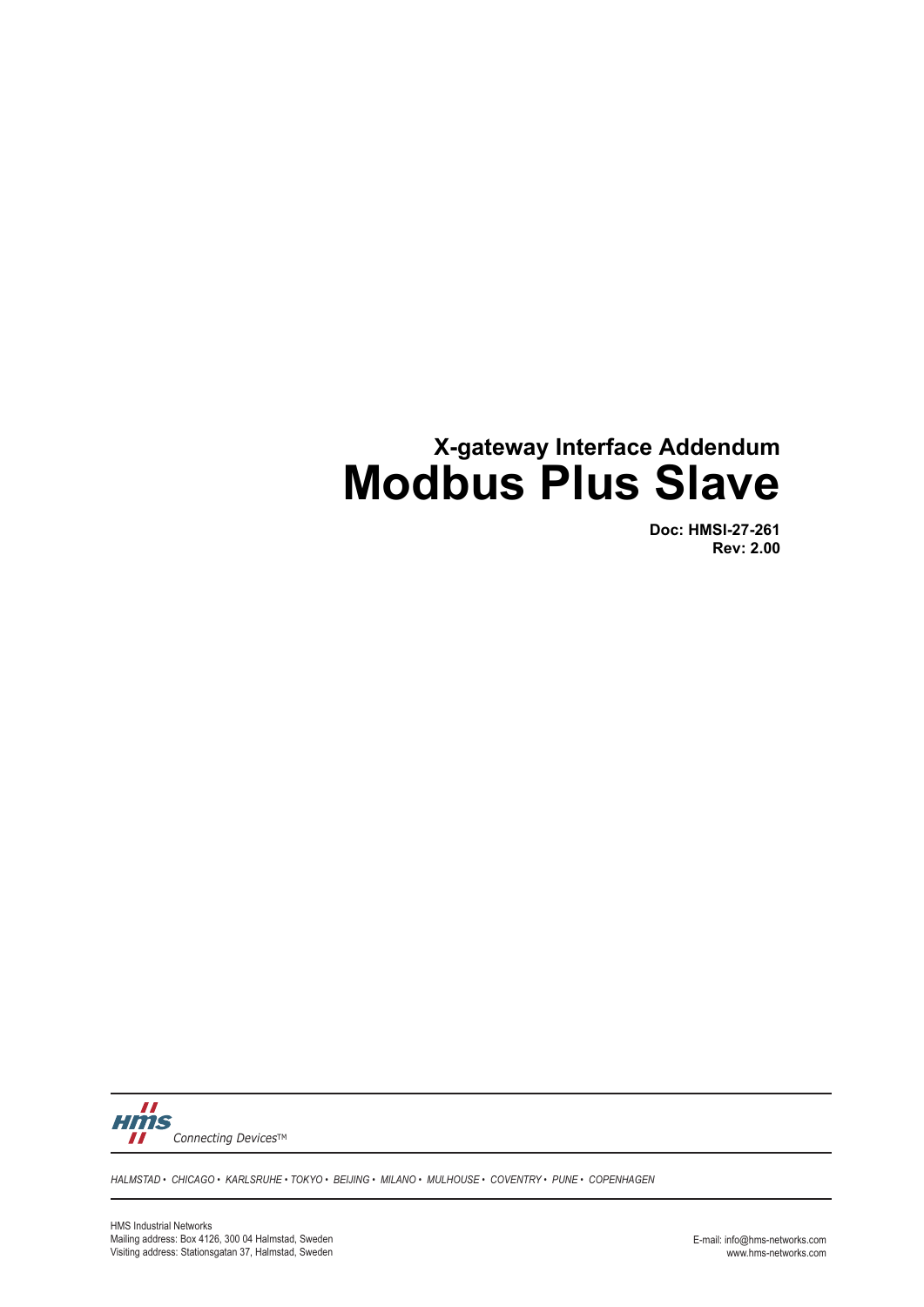## **Important User Information**

This document is intended to provide a good understanding of the functionality offered by the Interface described here.

The reader is expected to be familiar with high level software design, and communication systems in general. The use of advanced interface-specific functionality may require in-depth knowledge of networking internals and/or information from the network specifications. In such cases, the persons responsible for the implementation of this product should either obtain the necessary specifications to gain sufficient knowledge, or alternatively limit the implementation in such a way that this is not necessary.

### **Liability**

Every care has been taken in the preparation of this manual. Please inform HMS Industrial Networks AB of any inaccuracies or omissions. The data and illustrations found in this document are not binding. We, HMS Industrial Networks AB, reserve the right to modify our products in line with our policy of continuous product development. The information in this document is subject to change without notice and should not be considered as a commitment by HMS Industrial Networks AB. HMS Industrial Networks AB assumes no responsibility for any errors that may appear in this document.

There are many applications of this product. Those responsible for the use of this device must ensure that all the necessary steps have been taken to verify that the applications meet all performance and safety requirements including any applicable laws, regulations, codes, and standards.

HMS Industrial Networks AB will under no circumstances assume liability or responsibility for any problems that may arise as a result from the use of undocumented features, timing, or functional side effects found outside the documented scope of this product. The effects caused by any direct or indirect use of such aspects of the product are undefined, and may include e.g. compatibility issues and stability issues.

The examples and illustrations in this document are included solely for illustrative purposes. Because of the many variables and requirements associated with any particular implementation, HMS Industrial Networks AB cannot assume responsibility for actual use based on these examples and illustrations.

### **Intellectual Property Rights**

HMS Industrial Networks AB has intellectual property rights relating to technology embodied in the product described in this document. These intellectual property rights may include patents and pending patent applications in the US and other countries.

### **Trademark Acknowledgements**

Anybus ® is a registered trademark of HMS Industrial Networks AB. All other trademarks are the property of their respective holders.

**WARNING**: This is a class A product. in a domestic environment this product may cause radio interference in which case the user may be required to take adequate measures. **ESD Note**: This product contains ESD (Electrostatic Discharge) sensitive parts that may be damaged if ESD

control procedures are not followed. Static control precautions are required when handling the product. Failure to observe this may cause damage to the product.

> Modbus Plus Slave X-Gateway Interface Addendum Copyright© HMS Industrial Networks AB Doc: HMSI-27-261, Rev: 2.00 May 2014

**!**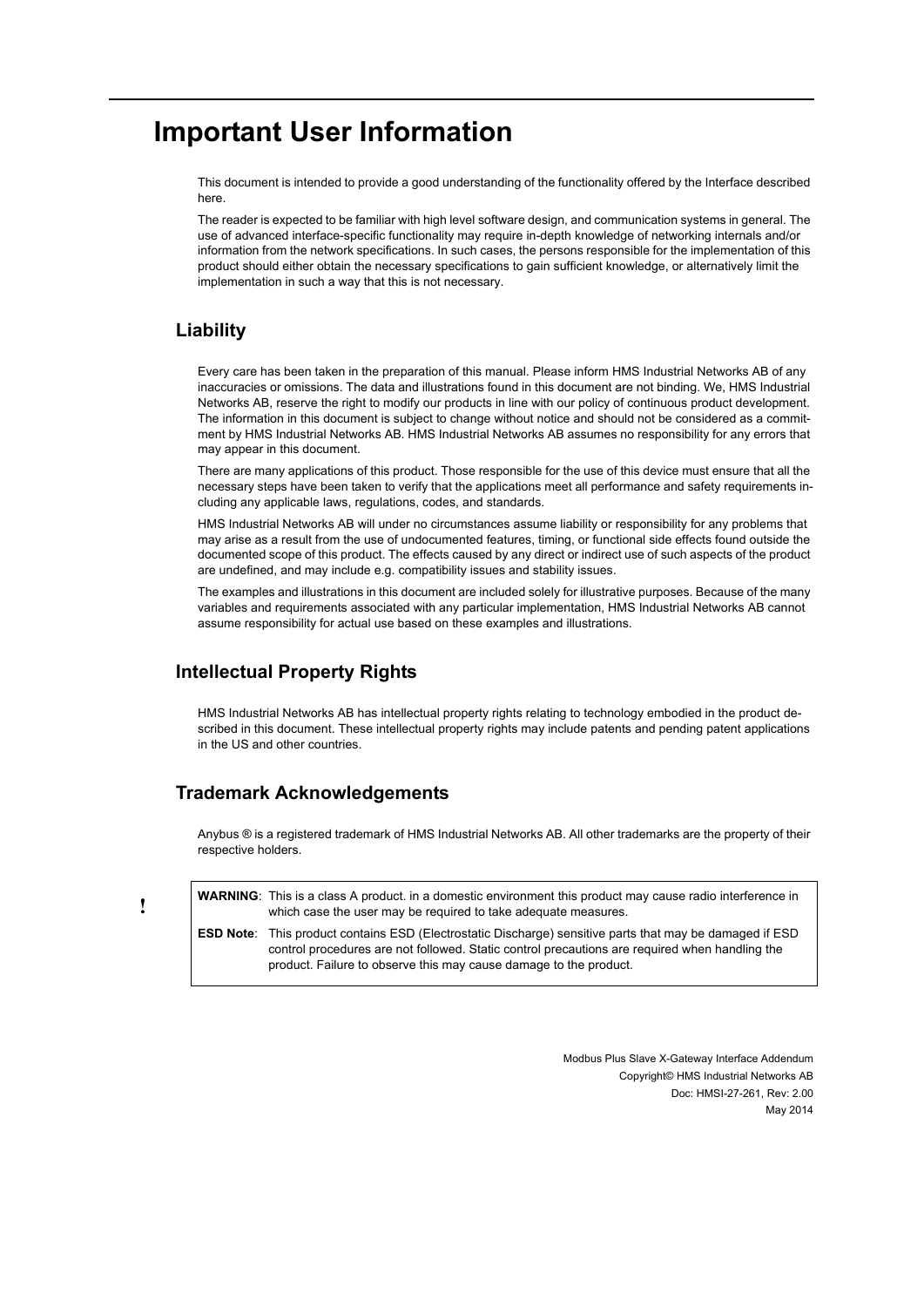# **Table of Contents**

| Preface   | <b>About This Manual</b>                       |  |
|-----------|------------------------------------------------|--|
|           |                                                |  |
|           |                                                |  |
|           |                                                |  |
|           |                                                |  |
|           |                                                |  |
|           |                                                |  |
| Chapter 1 | About the AnyBus-X Modbus Plus Slave Interface |  |
|           |                                                |  |
|           |                                                |  |
|           |                                                |  |
| Chapter 2 | <b>Installation and Configuration</b>          |  |
|           |                                                |  |
|           |                                                |  |
| Chapter 3 | <b>Modbus Plus Data Exchange</b>               |  |
|           |                                                |  |
|           |                                                |  |
|           |                                                |  |
|           |                                                |  |
|           |                                                |  |
| Chapter 4 | <b>Modbus Error Handling</b>                   |  |
|           | Appendix A Technical Specification             |  |
|           |                                                |  |
|           |                                                |  |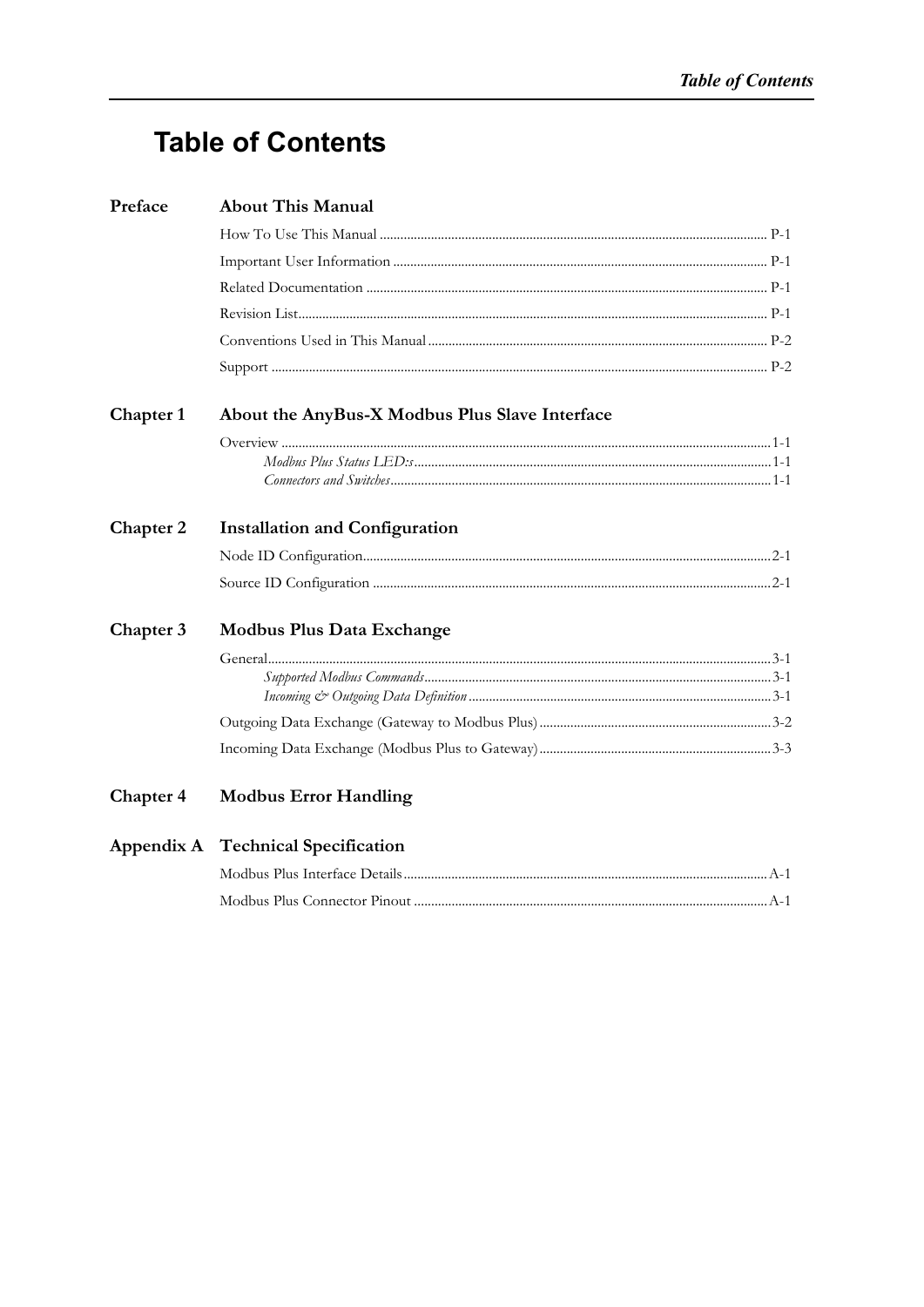# <span id="page-3-1"></span><span id="page-3-0"></span>**P. About This Manual**

### <span id="page-3-2"></span>**P.1. How To Use This Manual**

This document describes the various features of the AnyBus-X Modbus Plus Slave interface, basic network installation procedures and various network specific details. General information and operating instructions for the AnyBus-X Generic Gateway are available in the AnyBus-X Generic Gateway User Manual.

The reader of this document is expected to be familiar with the Modbus Plus fieldbus system, and communication systems in general. For further information, documentation etc., please www.anybus.com

### <span id="page-3-3"></span>**P.2. Related Documentation**

| l Document                           | Author     |
|--------------------------------------|------------|
| AnyBus-X Generic Gateway User Manual | <b>HMS</b> |
| AnyBus-S MBP Fieldbus Appendix       | <b>HMS</b> |

### <span id="page-3-4"></span>**P.3. Revision List**

| <b>Revision</b> | Date       | Author | <b>Chapter</b> | <b>Description</b>                            |
|-----------------|------------|--------|----------------|-----------------------------------------------|
| 1.00            | 2004-04-02 | PeP    | All            | First release                                 |
| 1.01            | 2004-11-11 | PaL    | Appendix A     | Updated connector Pinout                      |
| 1.02            | 2010-10-01 | KeL    |                | Clarified description of data exchange        |
| 2.00            | May 2014   | SDa    | All            | New hardware and Anybus Configuration Manager |

### <span id="page-3-5"></span>**P.4. Conventions Used in This Manual**

The following conventions are used throughout this manual:

- Numbered lists provide sequential steps
- Bulleted lists provide information, not procedural steps
- The term 'AnyBus-X' is used when referring to the AnyBus-X Generic Gateway
- The term 'Slave interface' is used when referring to the AnyBus-X Modbus Plus Slave interface.
- The term 'user manual' is used when referring to the AnyBus-X Generic Gateway User Manual.
- Hexadecimal values are written in the format NNNNh, where NNNN is the hexadecimal value.
- 16/32 bit values are generally stored in Motorola (big endian) format unless otherwise stated.

### <span id="page-3-6"></span>**P.5. Support**

For contact information and support, please refer to the contact and support pages at: www.anybus.com/support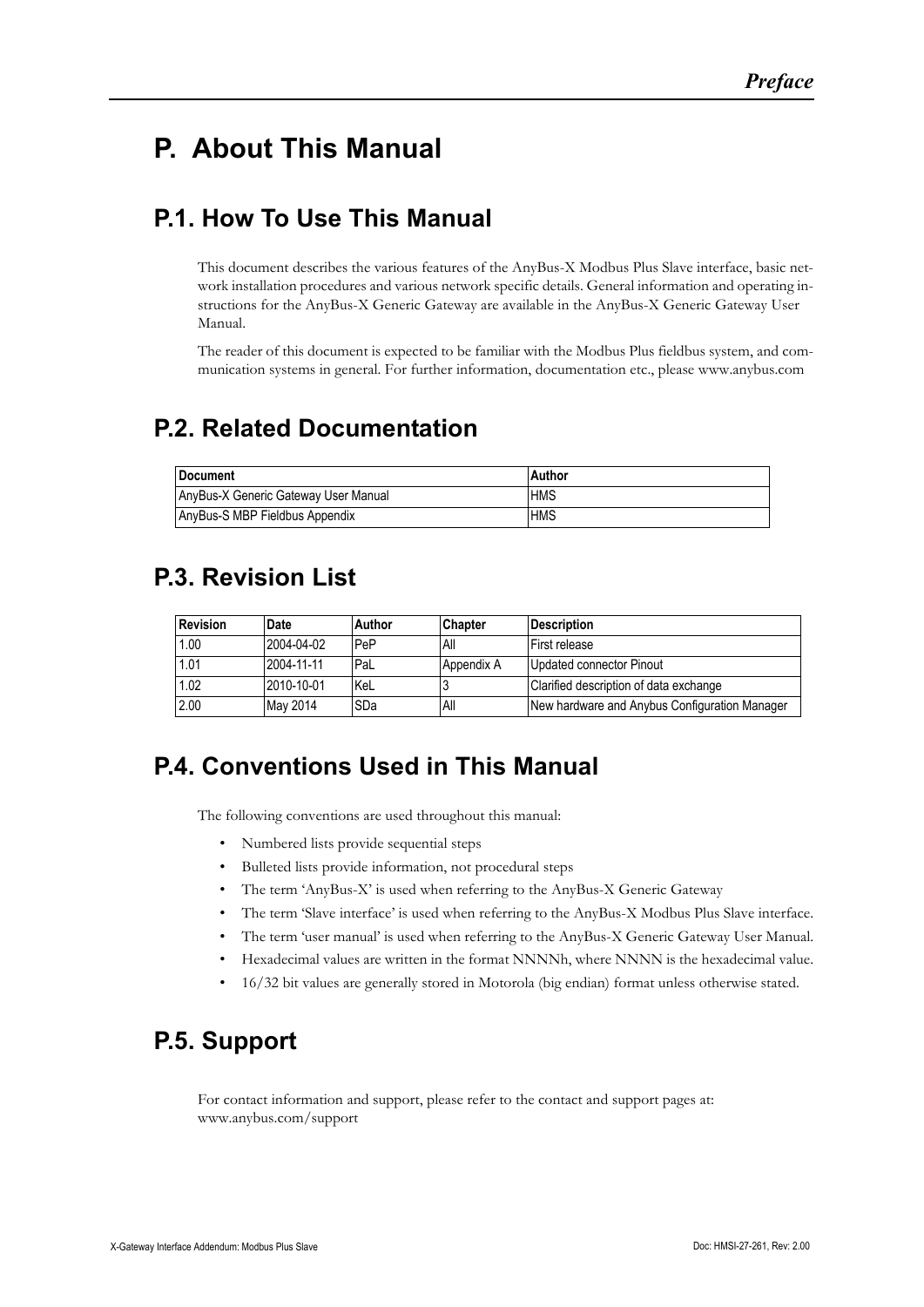# <span id="page-4-1"></span><span id="page-4-0"></span>**1. About the Modbus Plus Slave Interface**

The Modbus Plus Slave interface acts as a host device. A host device can be read and written to from another Modbus Plus host device or controller. The Slave interface will not initiate any point-to-point communication to other nodes, it will only respond to incoming commands. It can, however, broadcast Global Data to other nodes on the network, and extract Global Data from another node.

### <span id="page-4-2"></span>**1.1. External View**

| <b>LED</b>   | Color/<br>state | Indication                          |  |  |  |  |
|--------------|-----------------|-------------------------------------|--|--|--|--|
| Gateway      |                 | Consult the user manual for further |  |  |  |  |
| Status       | details.        |                                     |  |  |  |  |
| <b>ERROR</b> | Red             | Communication error                 |  |  |  |  |
|              | Off             |                                     |  |  |  |  |
| ACTIVE       | Flash every     | Normal operation                    |  |  |  |  |
|              | 160ms           |                                     |  |  |  |  |
|              | Flash every     | Interface is in                     |  |  |  |  |
|              | 1s              | MONITOR OFFLINE                     |  |  |  |  |
|              |                 | state                               |  |  |  |  |
|              | 2 flashes       | Interface is in                     |  |  |  |  |
|              |                 | MAC_IDLE never-get-                 |  |  |  |  |
|              |                 | ting-token state                    |  |  |  |  |
|              | 3 flashes       | Interface not detecting             |  |  |  |  |
|              |                 | any other nodes                     |  |  |  |  |
|              | 4 flashes       | Duplicate node ID                   |  |  |  |  |
|              |                 | detected                            |  |  |  |  |
|              | Off             |                                     |  |  |  |  |
| <b>INIT</b>  | Green           | Peer interface initialised          |  |  |  |  |
|              | Off             |                                     |  |  |  |  |

### **1.1.1. Modbus Plus Status LED:s**

### <span id="page-4-3"></span>**1.1.2. Connectors and Switches**

#### **USB Gateway config connector**

Consult the X-gateway user manual for further details.

#### **Modbus Plus network connector**

[See "Modbus Plus Connector Pinout" on](#page-11-4)  [page 11.](#page-11-4)



#### **Top-mounted Interface**



### **Bottom-mounted Interface**

9 6

 $\sum_{i=1}^{n}$ 

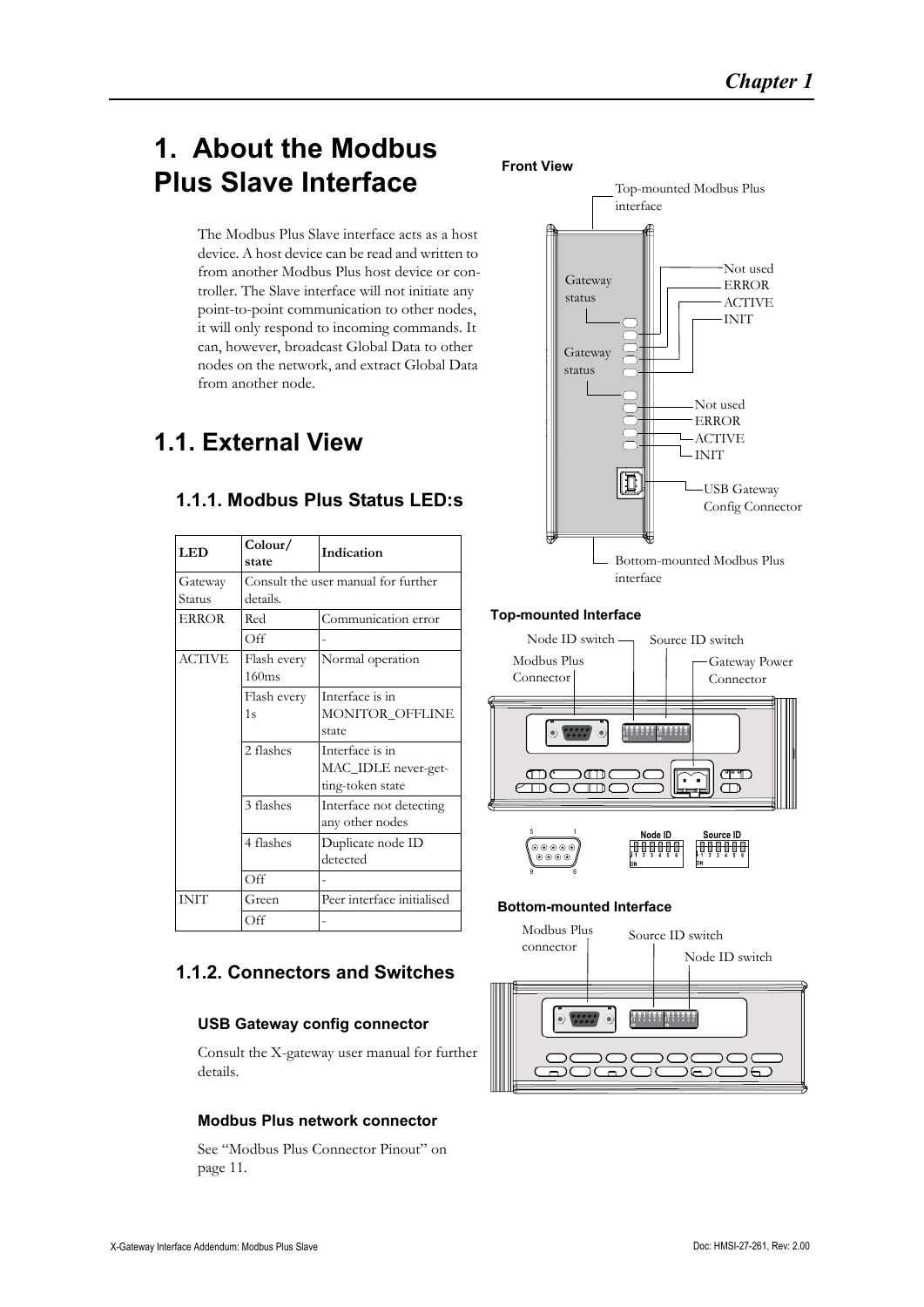#### **Node ID switches**

[See "Node ID Configuration" on page 6.](#page-6-4)

#### **Source ID switches**

[See "Source ID Configuration" on page 6.](#page-6-5).

#### **Gateway power connector**

Consult the X-gateway user manual for further details.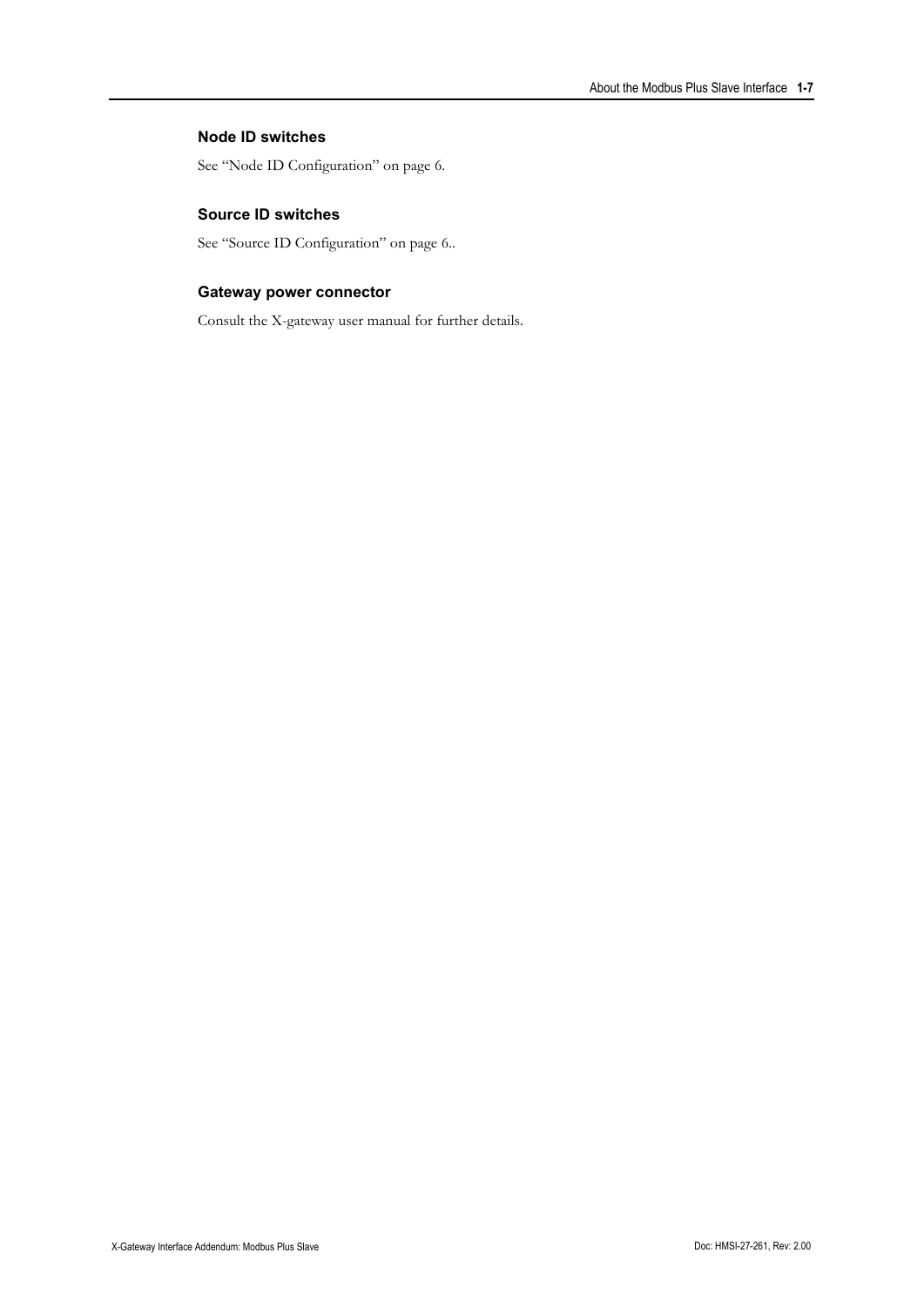# <span id="page-6-1"></span><span id="page-6-0"></span>**2. Installation and Configuration**

### <span id="page-6-4"></span><span id="page-6-2"></span>**2.1. Node ID Configuration**

Each node on a Modbus Plus network must be assigned a unique node ID. Six switches are used to set the Modbus node ID of the Slave interface in binary form. The switches are read once during startup, i.e. the gateway must be restarted for any changes to have effect.

| Switch 1   | Switch 2   | Switch 3   | Switch 4   | Switch 5   | Switch 6   | Node ID  |
|------------|------------|------------|------------|------------|------------|----------|
| <b>ON</b>  | ON         | ON         | ON         | ON         | ON         |          |
| <b>ON</b>  | ΟN         | ON         | ON         | ON         | OFF        | 2        |
| ON         | ON         | ON         | ON         | <b>OFF</b> | ON         | 3        |
| $\cdots$   | $\cdots$   | $\cdots$   | $\cdots$   | $\cdots$   | $\cdots$   | $\cdots$ |
| <b>OFF</b> | <b>OFF</b> | <b>OFF</b> | OFF        | ON         | OFF        | 62       |
| <b>OFF</b> | <b>OFF</b> | <b>OFF</b> | <b>OFF</b> | <b>OFF</b> | ON         | 63       |
| <b>OFF</b> | <b>OFF</b> | OFF        | <b>OFF</b> | <b>OFF</b> | <b>OFF</b> | 64       |

*Example:*

In this example, the Modbus node ID will be 42.



<span id="page-6-5"></span>**Note:** Depending on if the Slave interface is top or bottom mounted, the orientation of the switches are different.

### <span id="page-6-3"></span>**2.2. Source ID Configuration**

The Slave interface uses a Source ID from 1 to 64 to configure which node it will extract Global Data from during the token pass.

Six switches are used to set the Modbus node ID of the Slave interface in binary form. The switches are read once during startup, i.e. the gateway must be restarted for any changes to have effect.

| Switch 1   | Switch 2   | Switch 3   | Switch 4   | Switch 5   | Switch 6   | <b>Station ID</b> |
|------------|------------|------------|------------|------------|------------|-------------------|
| <b>ON</b>  | ΟN         | ON         | <b>ON</b>  | <b>ON</b>  | <b>ON</b>  |                   |
| <b>ON</b>  | ΟN         | ON         | ON         | ON         | OFF        | 2                 |
| <b>ON</b>  | ΟN         | ON         | ON         | OFF        | <b>ON</b>  | 3                 |
| $\cdots$   | $\cdots$   | $\cdots$   | $\cdots$   | $\cdots$   | $\cdots$   | $\cdots$          |
| <b>OFF</b> | <b>OFF</b> | <b>OFF</b> | OFF        | <b>ON</b>  | OFF        | 62                |
| <b>OFF</b> | <b>OFF</b> | <b>OFF</b> | OFF        | OFF        | <b>ON</b>  | 63                |
| <b>OFF</b> | <b>OFF</b> | <b>OFF</b> | <b>OFF</b> | <b>OFF</b> | <b>OFF</b> | 64                |

*Example:*

In this example, the Modbus source ID will be 24.



**Note:** Depending on if the Slave interface is top or bottom mounted, the orientation of the switches will be different.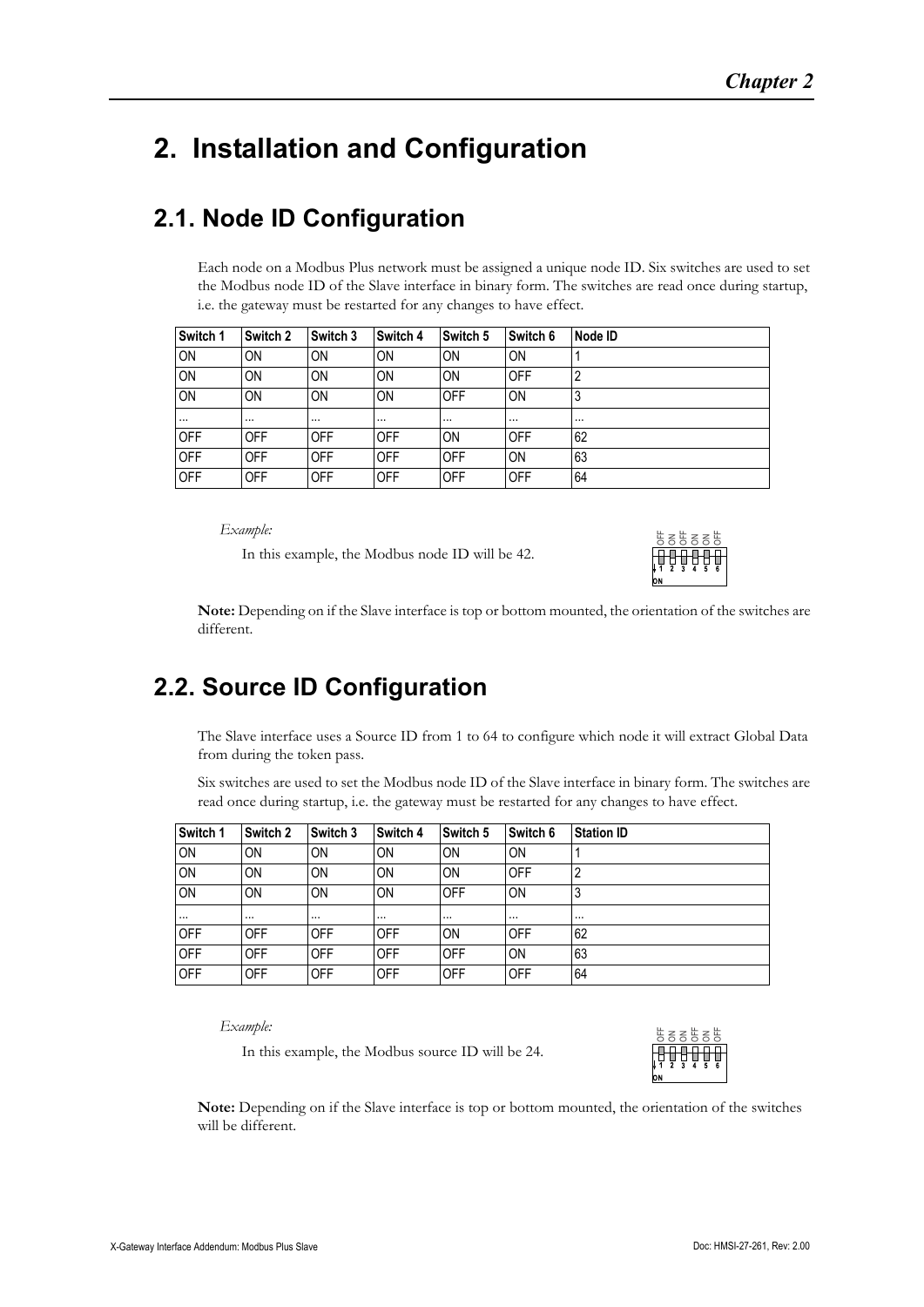### <span id="page-7-1"></span><span id="page-7-0"></span>**3. Modbus Plus Data Exchange**

### <span id="page-7-2"></span>**3.1. General**

The Slave interface can be read/written to by another node on the network. On Modbus Plus, data from/to the gateway is represented as Global Data and Point-to-Point Data. The origin of the incoming Global Data is determined by the Source ID switches (see [2-6 "Source ID Configuration"](#page-6-5) for further information). Global Data is then exchanged automatically each token pass. The Point-to-Point Data exchange will be carried out over a longer time interval via specific requests from other nodes.

The amount of data that is represented as Global Data vs. the amount that is represented as Point-to-Point data can be configured via the Gateway Config interface. Global data corresponds to I/O data and Point-to-Point Data corresponds to parameter data. Note that all accesses on Modbus are wordoriented (16bit), and it is therefore recommended to set the data sizes to even values in order to retain data consistency.

The Slave Interface can exchange up to 32 words if Global Data (I/O data) and 125 words of Point-to-Point Data (parameter data) in each direction.

### <span id="page-7-3"></span>**3.1.1. Supported Modbus Commands**

The Slave interface communicates according to the Modbus Plus protocol. This means that it can communicate with all Modbus Plus nodes that comply with this protocol, but it does not necessarily mean that all services available in the Modbus Plus protocol specification are supported.

The following Modbus commands are accepted by the Slave interface:

- Read Holding Registers (0x03)
- Preset Single Register (0x06)
- Preset Multiple Registers (0x10)

### <span id="page-7-4"></span>**3.1.2. Incoming & Outgoing Data Definition**

As in all communication systems, the terms 'incoming' and 'outgoing' can be ambiguous, because their meaning depends on which end of the link is being referenced.

In this document, the term 'Outgoing Data' symbolizes data that has been forwarded from another network. The term 'Incoming Data' symbolizes data that should forwarded to another network.

Due to the bidirectional nature of the Modbus networking system, Incoming Point-to-Point Data can be both read and written. Outgoing Data can for natural reasons only be read.

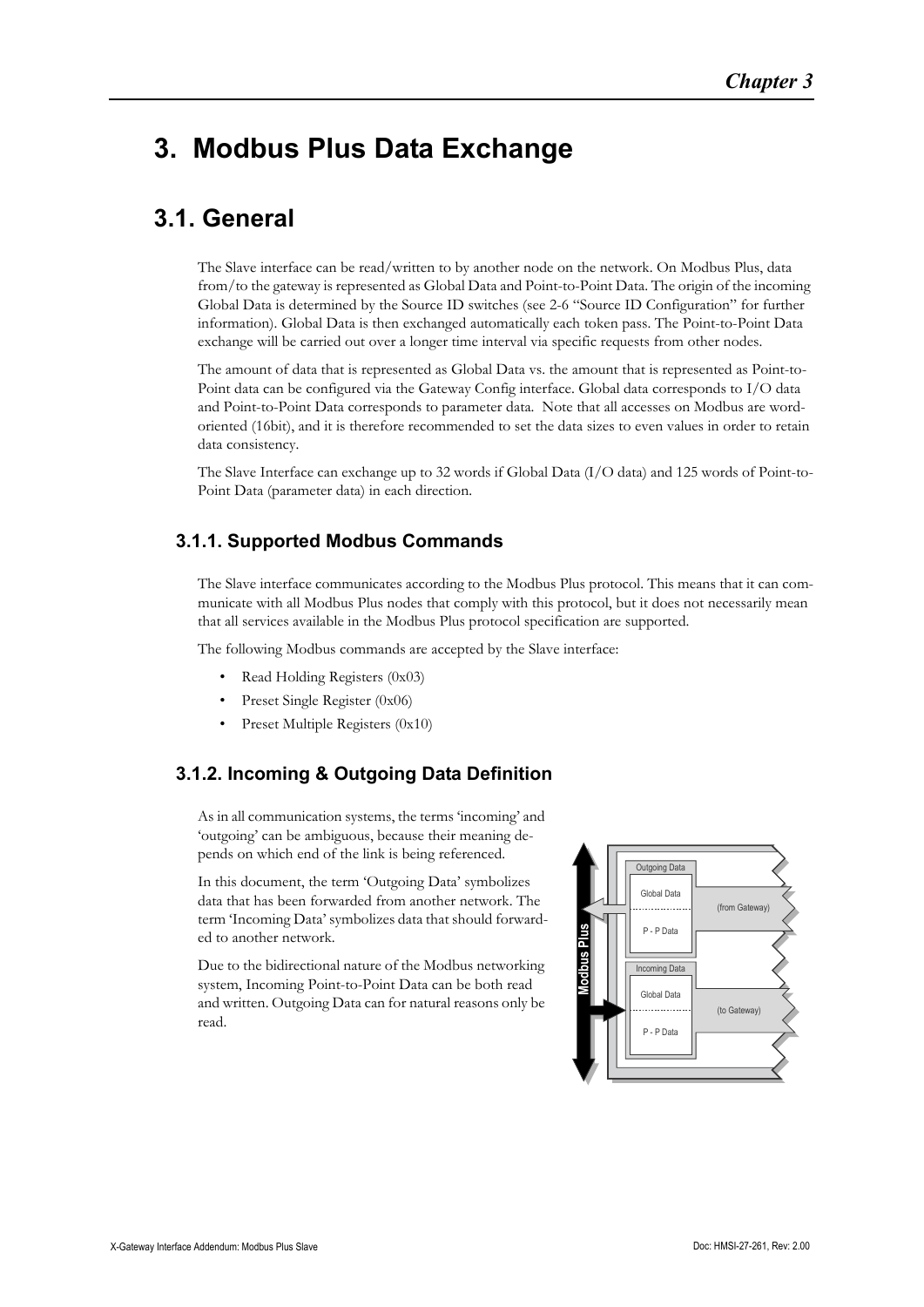### <span id="page-8-0"></span>**3.2. Outgoing Data Exchange (Gateway to Modbus Plus)**

Outgoing data is mapped to Modbus register 40001 and forward. Depending on the type of gateway and how it has been set up to operate, up to 5 words (registers 40001 to 40005) may be occupied by the Status Word and the Live List, see below. (For further information about the Status Word and the Live List, consult the main user manual)



### **Example A:**

Global Data Size = 8 words (16 bytes) Point-to-point Data Size = 4 words (8 bytes) Live List = Enabled Control & Status Word = Enabled

**Example B:**

Global Data Size = 5 words (10 bytes) Point-to-point Data Size = 7 words (14 bytes) Live List = Disabled Control & Status Word = Enabled

Outgoing Global Data is broadcasted each bus cycle and can be consumed by any node on the network. Furthermore, outgoing Global Data and Point-to-Point Data can be read by other nodes using Modbus command 0x03 ('Read Holding Registers'). Note however that Modbus command 0x06 ('Preset Single Register') and 0x10 ('Preset Multiple Registers') will only work for incoming data, see next page.

**Note:** The Live List is only available on master-slave gateway versions. Consult the main user manual for further information.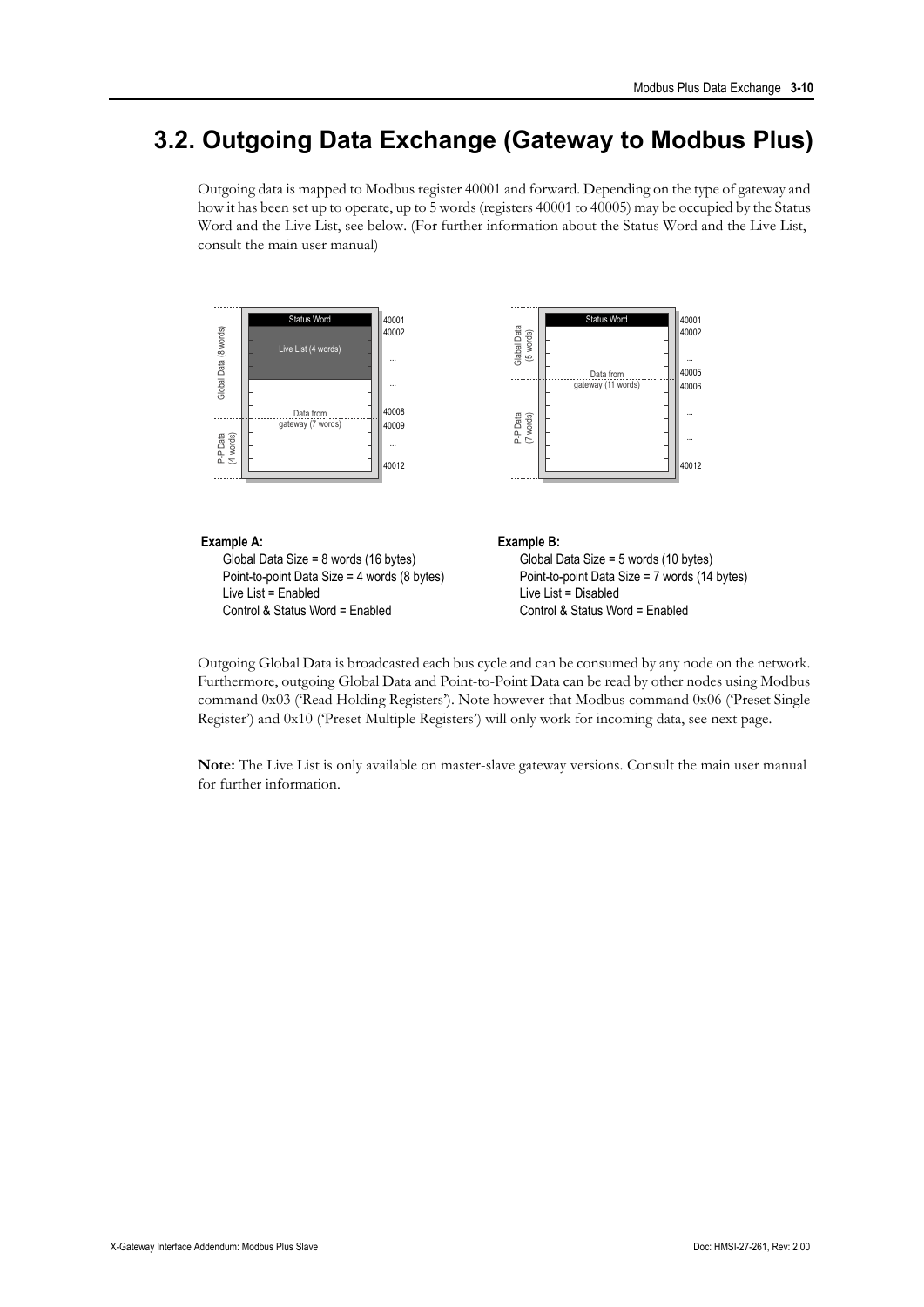### <span id="page-9-0"></span>**3.3. Incoming Data Exchange (Modbus Plus to Gateway)**

Incoming data is mapped to Modbus registers 41025 and forward. Depending on how the gateway is set to operate, the first word (register 41025) may be occupied by the Control Word, see below. (For more information about the Control Word, consult the main user manual).

Note that depending on how the gateway is configured, the first two bytes consumed by the gateway may be interpreted as control information (Control Word), see below.



#### **Example A:**

Global Data Size = 9 words (18 bytes) Point-to-point Data Size = 3 words (6 bytes) Control Word = Enabled

**Example B:** Global Data Size = 3 words (6 bytes) Point-to-point Data Size = 8 words (16 bytes) Control Word = Disabled

The incoming Global Data is extracted automatically each bus cycle from the Source Node specified using the Source ID switches (see [2-6 "Source ID Configuration"](#page-6-5)) provided that the specified node supports Global Data transactions. Incoming Global Data can also be read by other nodes using Modbus command 0x03 ('Read Holding Registers').

Incoming Point-to-Point Data can be read by other nodes using Modbus command 0x03 ('Read Holding Registers'), or written to using commands 0x06 ('Preset Single Register') and 0x10 ('Preset Multiple Registers')

**Note:** The Live List is only available on master-slave gateway versions. Consult the main user manual for further information.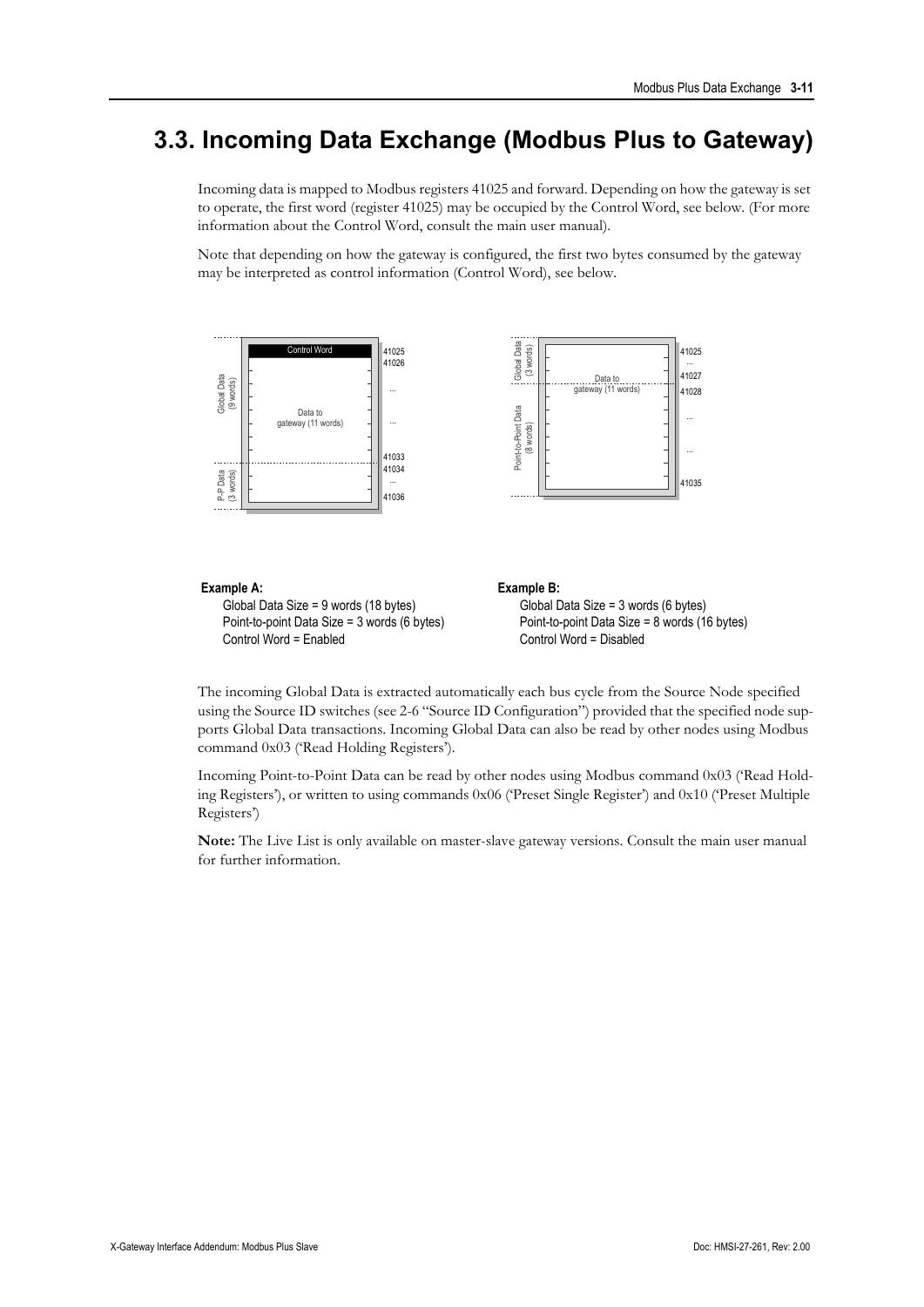# <span id="page-10-1"></span><span id="page-10-0"></span>**4. Modbus Error Handling**

With the exception of broadcast messages, the Modbus Master expects a normal response upon sending a Query. If no response is returned (e.g. due to a transmission error), this will eventually trigger a timeout condition in the Master.

If the Slave interface receives a Query but is for some reason unable to process it (i.e. the Master tries to access a non-existent Coil or Register), an exception response is returned to inform the Master of the nature of the error.

The following Exception Responses may be returned by the Slave interface:

| <b>Exception Code</b> | Name                    | <b>Description</b>                                         |
|-----------------------|-------------------------|------------------------------------------------------------|
| 01h                   | <b>Illegal Function</b> | The Query contains an illegal or unsupported function call |
| 02h                   | Illegal Data Address    | The Query contains an illegal data address                 |
| 03h                   | Illegal Data Value      | The Query contains invalid data                            |
| 06h                   | Host Side Busy          | Host side is busy, reissue the command later               |